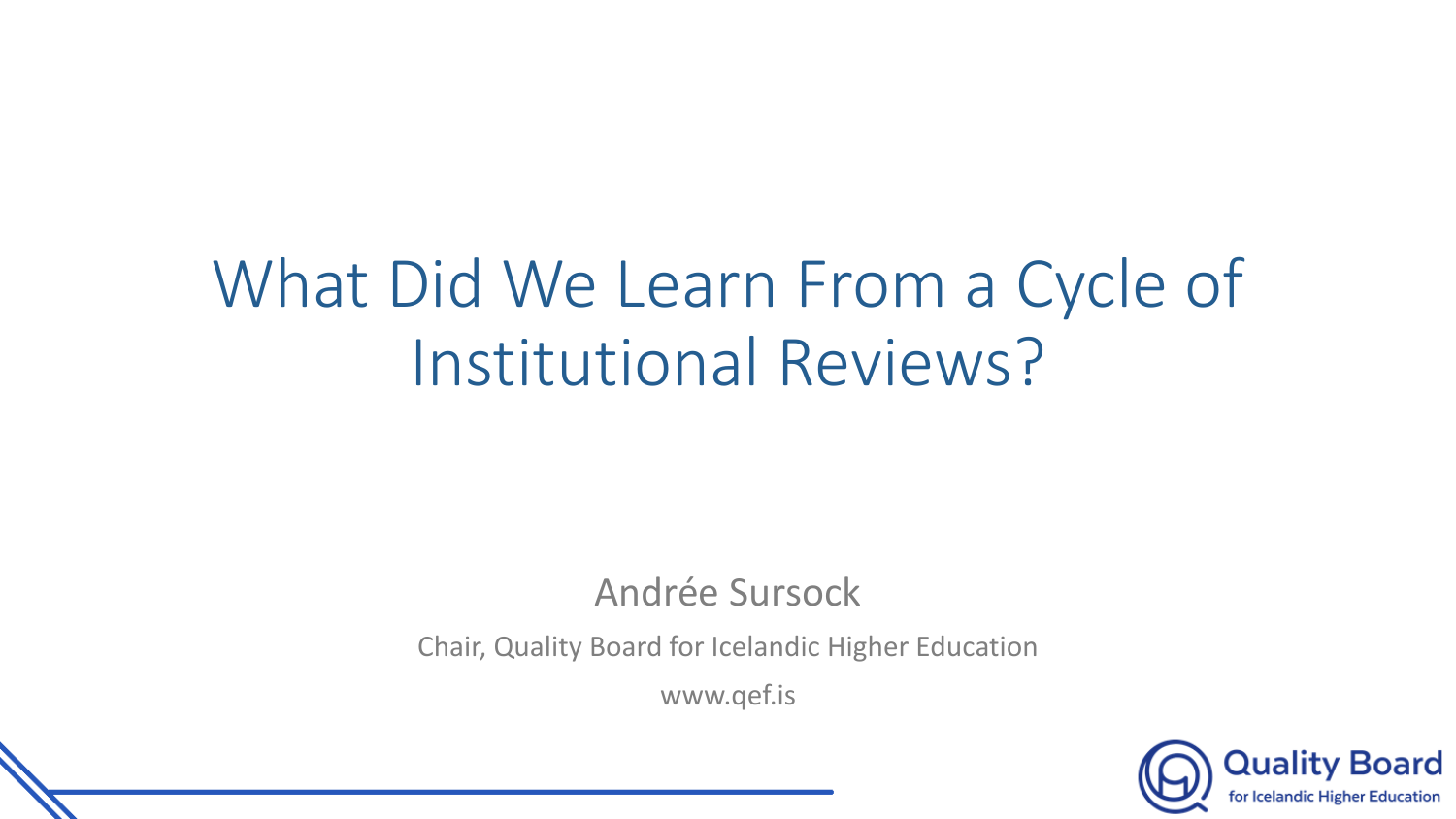#### **Overview**

- Comparing the context
- Comparing the findings
- Lessons learned from Finland

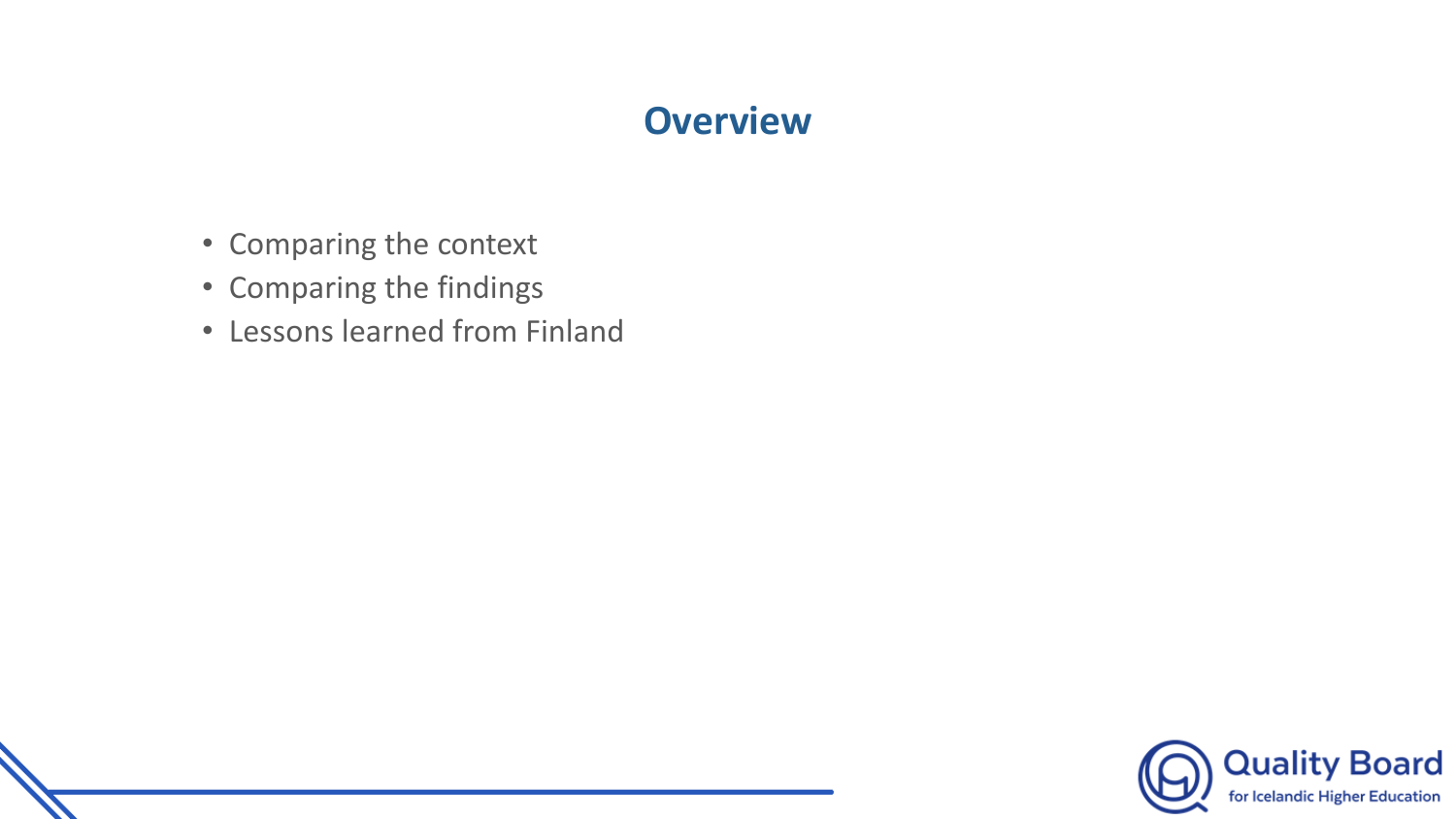## **National and Institutional Contexts: What do IS and FI have in common?**

- Enhancement oriented: cursor at about the same place on the enhancementaccountability continuum
- Trust based: working in partnership with the higher education institutions
- Giving priority to IQA and very respectful of institutional autonomy => quality audits

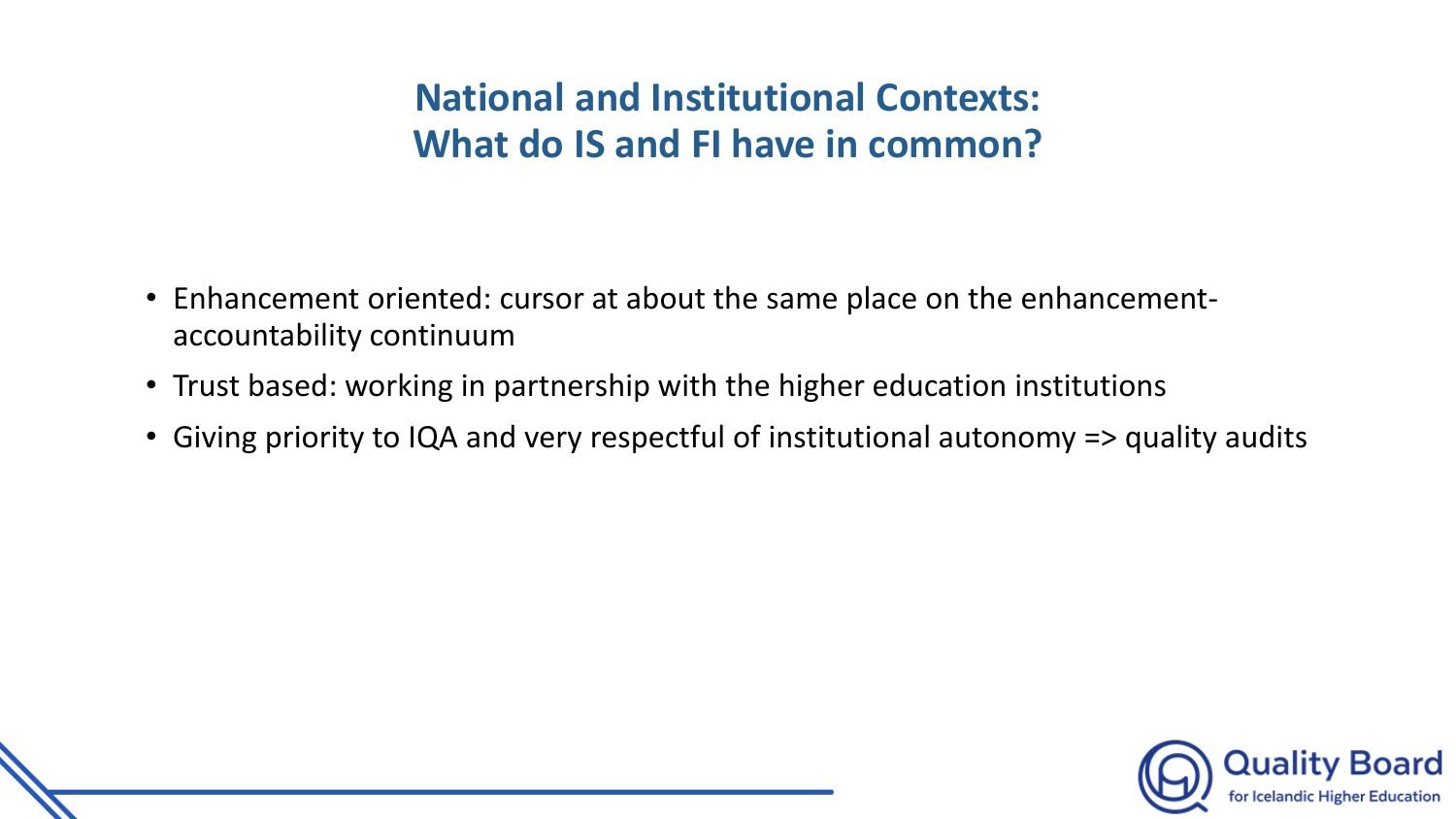## **National and Institutional Contexts: How do they differ?**

#### • **Iceland:**

- A microstate with one medium size university; the rest are small to very small.
- Evaluation started in 2010

### • **Finland:**

- Much larger and more diverse system
- Better funded
- Ministry has funding indicators
- Evaluation started in 2005

 $\Rightarrow$ HEIs have been supported for a much longer time in developing their IQA  $\Rightarrow$ The FI quality audits are more comprehensive: include all three missions

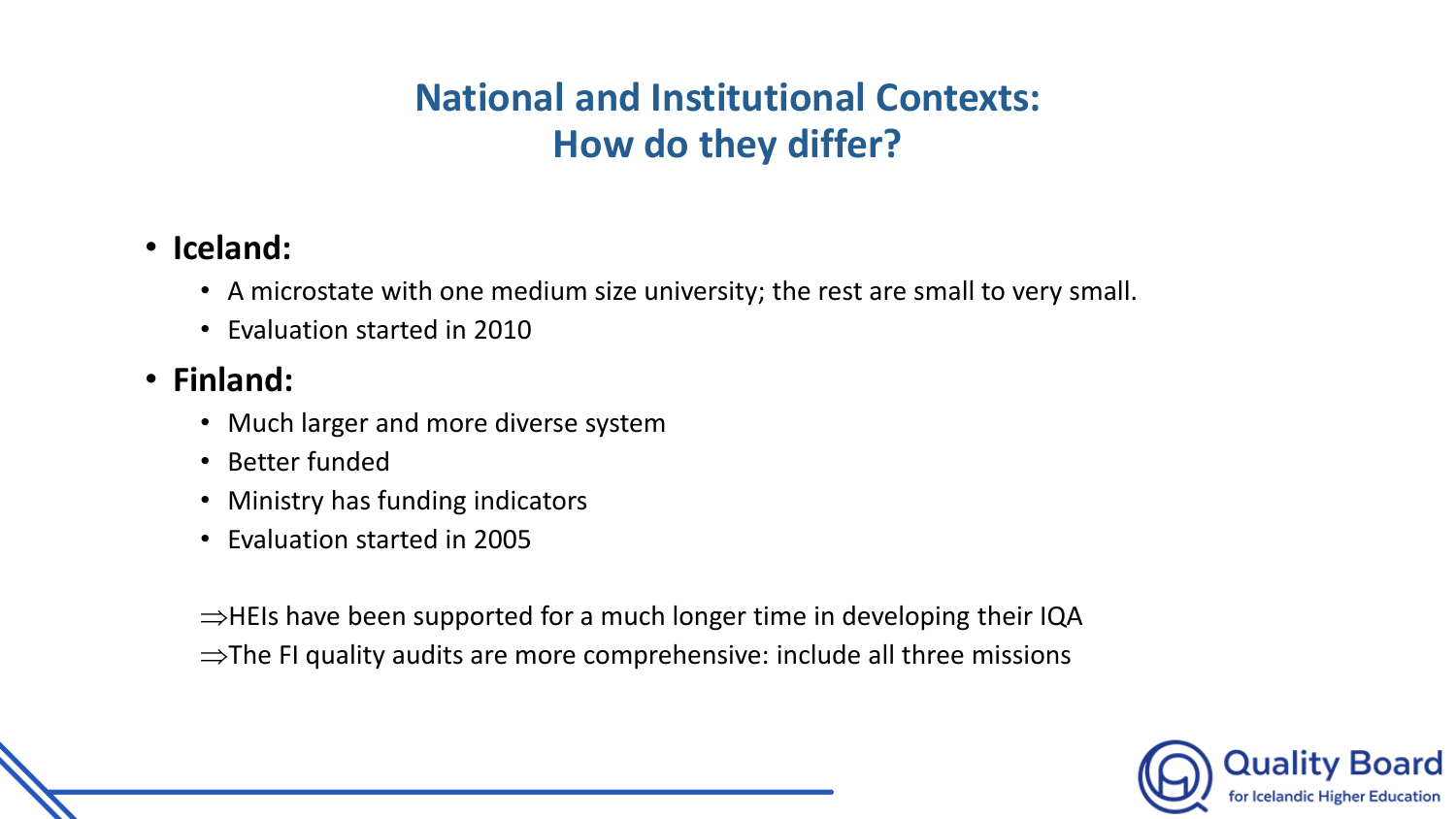# **Comparing the findings**

# **What do IS and FI have in common? How do they differ?**

#### • **Commonalities:**

- Education and research management are good in both places
- Strategic management is developing

#### • **Differences :**

- Size, an advantage in Iceland:
	- Less variations across faculties than in Finland, more fluid communication within and across institutions
	- Stakeholder consultation seems more systematic
- QA history, an advantage in FI:
	- more formal IQA, better resourced and embedded